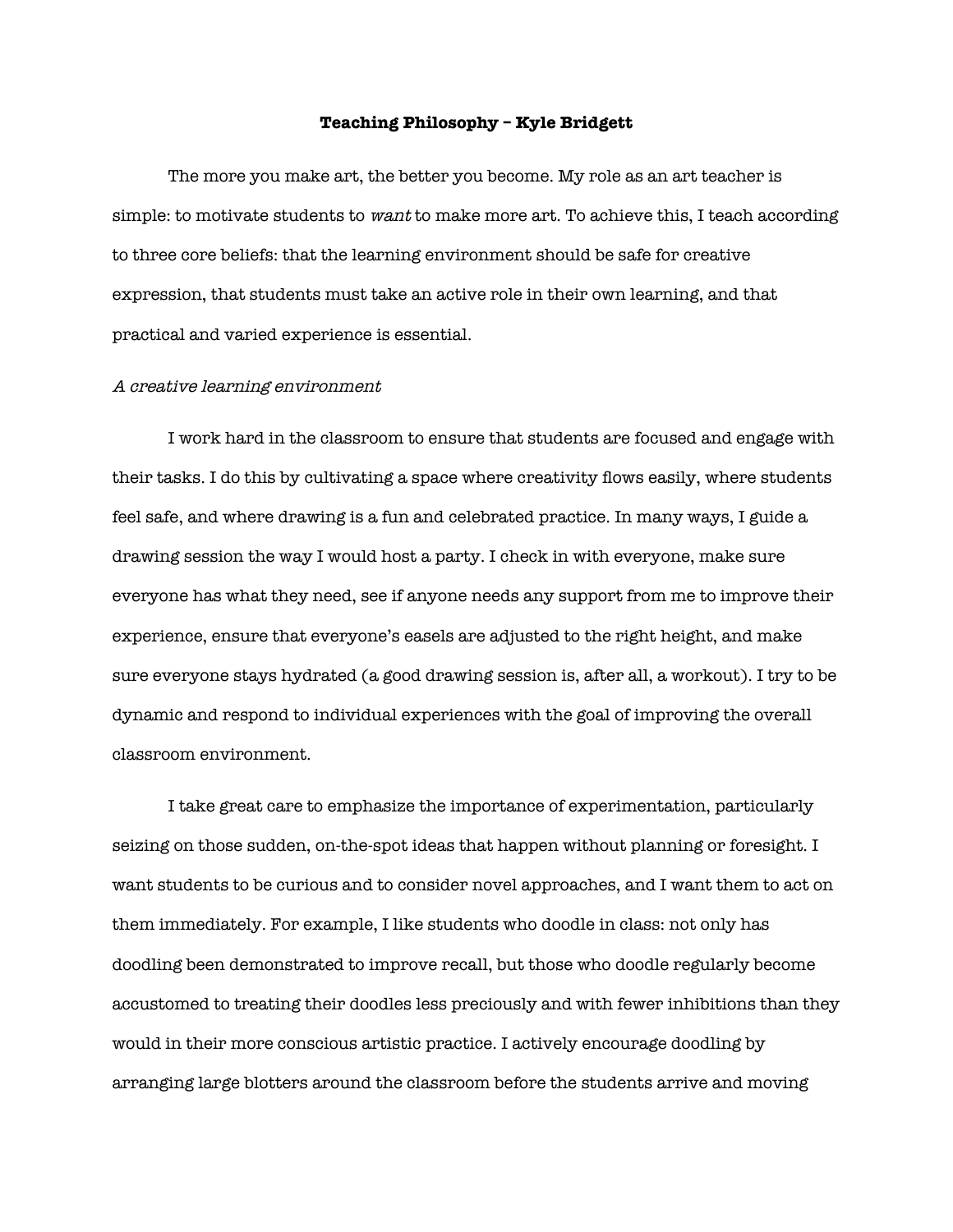them around between classes so that students can add to or be inspired by each other's doodles.

## Students as active learners

I expect students to be active participants in their learning, and my role is to remove as much friction to that end as possible. By taking control of and feeling a sense of ownership over their own learning, students become more invested in their artistic practice. Part of this involves giving students the space and tools to learn what art means to them, and to learn how to express to others what their art means them. Artists don't just make art – they share it too – and a good art classroom experience prepares students for the moment when they will have to explain themselves and their work to an audience, and to embody the performative element that comes with being an artist. A crit session is an important arena for students to showcase their unique responses to assignments, explain their motivations, and respond to criticism, and through this process they learn how to be educators. Talking about art (your own and others) requires a lot of students and can feel risky, so students in a crit session need to feel as safe as possible to speak honestly without attacking, and to trust others are being honest. I encourage this through humour, telling my own stories of success and disappointment, and reminding students that a crit session is a crucial and singular opportunity to see others refect deeply and honestly about your work.

Giving students leeway to make decisions about the direction of their work while still pushing them to try new things is important to active and engaged learning. I want students to see assignments as problems to be solved and challenges to be responded to. Any assignment or exercise I give is an opportunity for personal expression. Outside of minimal specifed parameters, students have great fexibility to explore and interpret